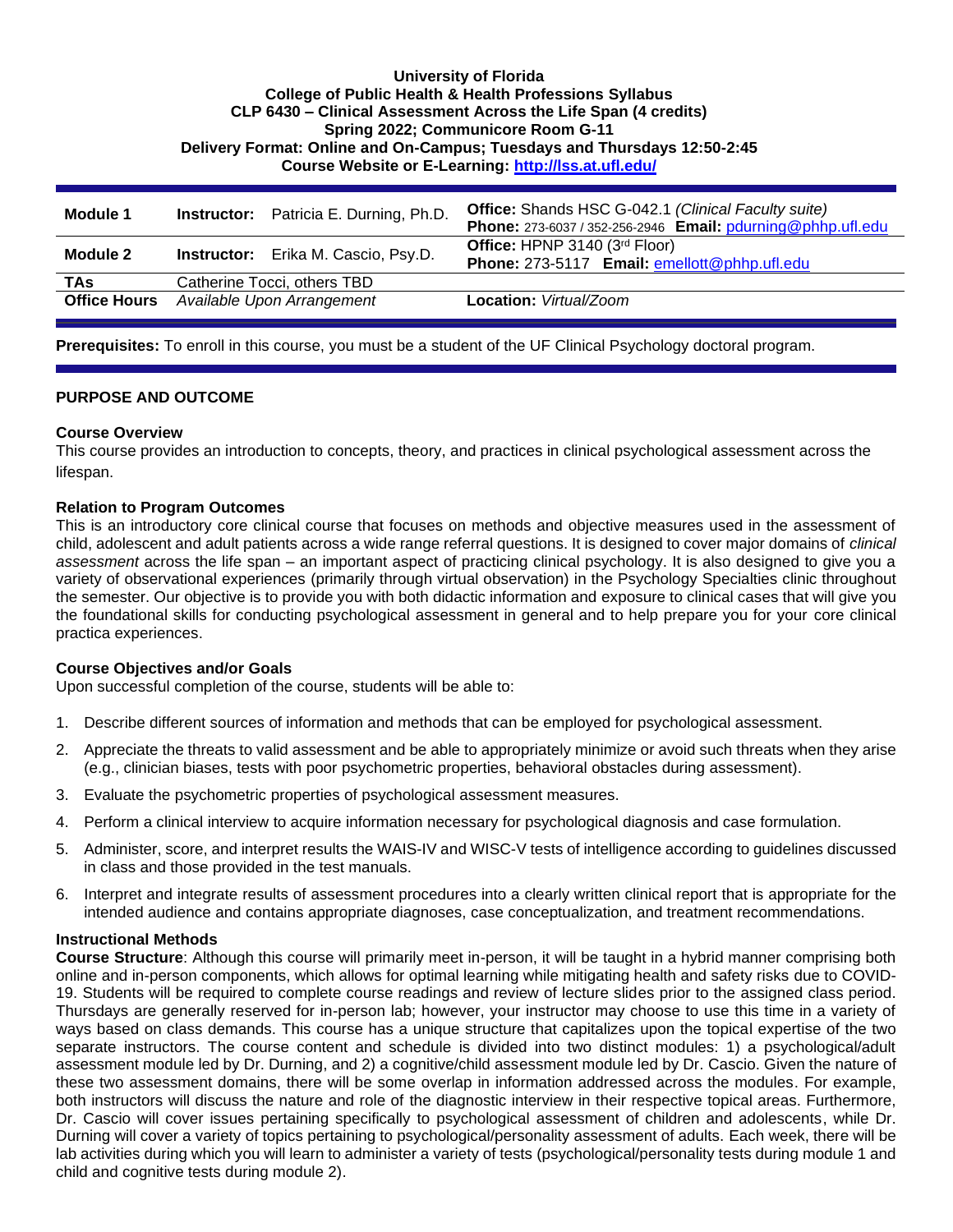# **DESCRIPTION OF COURSE CONTENT - Topical Outline/Course Schedule**

*Please note that this schedule is subject to change as necessary throughout the semester. The instructors will announce any such changes in class as well as post them to the class e-learning website. Again, readings should be completed prior to relevant class discussion- more details will be available throughout the semester*

| <b>MODULE 1 (DR. DURNING)</b>                                                                                                                                                                                                                                                                                                        |                              |                                                                      |        |                                                                                            |  |  |  |  |  |  |  |  |
|--------------------------------------------------------------------------------------------------------------------------------------------------------------------------------------------------------------------------------------------------------------------------------------------------------------------------------------|------------------------------|----------------------------------------------------------------------|--------|--------------------------------------------------------------------------------------------|--|--|--|--|--|--|--|--|
| <b>Readings/Assignments</b><br><b>Tuesday</b><br><b>Thursday</b>                                                                                                                                                                                                                                                                     |                              |                                                                      |        |                                                                                            |  |  |  |  |  |  |  |  |
| Assignments 1, 2 & 3: begin self-assessment,<br>shadowing, and lit search                                                                                                                                                                                                                                                            |                              |                                                                      | 1/6    | Course Introduction                                                                        |  |  |  |  |  |  |  |  |
| Groth-Marnat Chapters 1 & 2 (Tue), 3 (Thu)<br>Assignment 1: Self-assessment (due 1/13)                                                                                                                                                                                                                                               | 1/11                         | Intro to Assessment,<br>Diversity, Ethics                            | 1/13   | Intro to Interviewing and<br><b>Behavioral Observations</b>                                |  |  |  |  |  |  |  |  |
| Groth-Marnat Chapter 15 (Tue)<br>Assignment 2b: Practice write-up (due 1/21)                                                                                                                                                                                                                                                         | 1/18                         | Intro to Report Writing                                              | $1/20$ | <b>Case Discussion</b>                                                                     |  |  |  |  |  |  |  |  |
| Groth-Marnat Chapters 4 and 13 (Tue) and 7 (pp.<br>243-261;Thu)<br>Assignment 3: Literature search (due 1/24)<br>Assignment 4: Report part 1 (due 1/28)                                                                                                                                                                              | $1/25$                       | <b>Behavioral and Emotional</b><br>Assessment                        | 1/27   | <b>Personality Assessment</b><br>and the MMPI-2                                            |  |  |  |  |  |  |  |  |
| Groth-Marnat Chapters 8, 9, 10 (pp. 371-377; 417-<br>432; 489-495; Tue)<br>Andrasik, Goodie, Peterson Chapters 1 & 2 (Tue)<br>Assignment 2a: Shadowing summary (due 2/3)                                                                                                                                                             | 2/1                          | MMPI-2 and other<br><b>Personality Assessment</b><br><b>Measures</b> | 2/3    | <b>Health Psychology</b><br>Assessment                                                     |  |  |  |  |  |  |  |  |
| Groth-Marnat Chapter 15 (review; Thu)<br>Assignment 5: Report part 2 (due 2/10)                                                                                                                                                                                                                                                      | 2/8                          | Health Psychology<br><b>Assessment Measures</b>                      | 2/10   | Report Writing: Summary,<br>Integration, Recs.                                             |  |  |  |  |  |  |  |  |
| Individual feedback meetings between 2/15 and 2/17<br>Assignment 6: Report part 3 (due 2/18)                                                                                                                                                                                                                                         | 2/15                         | Report Writing: Summary,<br>Integration, Recs.                       | 2/17   | Interview practice                                                                         |  |  |  |  |  |  |  |  |
| Readings TBD                                                                                                                                                                                                                                                                                                                         | 2/22                         | <b>Projective Assessment</b>                                         | 2/24   | joint class on interview                                                                   |  |  |  |  |  |  |  |  |
|                                                                                                                                                                                                                                                                                                                                      | <b>MODULE 2 (DR. CASCIO)</b> |                                                                      |        |                                                                                            |  |  |  |  |  |  |  |  |
| <b>Readings/Assignments</b>                                                                                                                                                                                                                                                                                                          |                              | <b>Tuesday (Lecture)</b>                                             |        | Thursday (Lab)                                                                             |  |  |  |  |  |  |  |  |
| Readings 3/1: * Sattler Ch. 4 & Review Lecture Slides<br>Class 1 (Part 1); 3/3 Review Lecture Slides Class 1<br>(Part 2)<br>Assignment 7 (completed in-lab 3/3):<br><b>Psychometric Properties</b>                                                                                                                                   |                              | Introduction to Cognitive<br>Assessment                              | 3/3    | <b>Standardized Testing</b><br>& Test Psychometrics                                        |  |  |  |  |  |  |  |  |
|                                                                                                                                                                                                                                                                                                                                      |                              | <b>Spring Break (3/7 - 3/11)</b>                                     |        |                                                                                            |  |  |  |  |  |  |  |  |
| 3/15- Readings:* Sattler Ch. 7 & 8; Groth -Marnat<br>Ch. Pgs. 139-159; Review Lecture Slides Class 2<br>3/17- Readings: *WAIS Essentials Chs. 2-3 [For<br><b>Assignment 8]</b>                                                                                                                                                       | 3/15                         | Intelligence: What is it &<br>how do we measure it?                  | 3/17   | Administration of<br><b>IQ Tests: CORE</b>                                                 |  |  |  |  |  |  |  |  |
| Assignment 8: Admin & Score IQ (due Friday<br>3/25 by 5pm)<br>3/22- Readings:* Groth-Marnat Ch. 5 (pgs 159-213)<br>[for A9]; WAIS Essentials Chs. 4, 5 & 10 [for A9];<br>WAIS Technical Manual [for A9]<br>3/24-Review Lecture Slides Class 3                                                                                        | 3/22                         | IQ Administration Review:<br>Your questions                          | 3/24   | <b>WAIS Results Interpretation</b><br>Class Review of Levels of<br>Interpretation (for A9) |  |  |  |  |  |  |  |  |
| Assignment 9: Plot & Interpret IQ Scores with<br>brief write-up (due Friday 4/1 by 5pm)<br>3/29-Readings: Mapou Slides (pdf); * Fletcher et al.<br>Chs. 2-4; Review Lecture Slides Class 4<br>3/31-Readings: *Review Woodcock-Johnson Test of<br>Achievement & Wechsler Individual Achievement<br>Test pdfs (provided by Dr. Cascio) |                              | Academic Achievement:<br>Assessing for SLD                           | 3/31   | Administration of<br><b>Academic Tests</b>                                                 |  |  |  |  |  |  |  |  |
| 4/5- Review Lecture Slides Class 5<br>4/7- No readings- In class review of case for A10<br>& do "chart review"                                                                                                                                                                                                                       | 4/5                          | Assessment of Cognitive<br><b>Functions</b>                          | 4/7    | Overview of common<br>cognitive assessment tools                                           |  |  |  |  |  |  |  |  |
| 4/12- Lezak Chs. 2-4 (additional short reading will be<br>sent to you via email)<br>4/14- No readings- In class exercise                                                                                                                                                                                                             | 4/12                         | Common diagnostic<br>populations & special                           | 4/14   | Integrating cognitive &<br>psychological information                                       |  |  |  |  |  |  |  |  |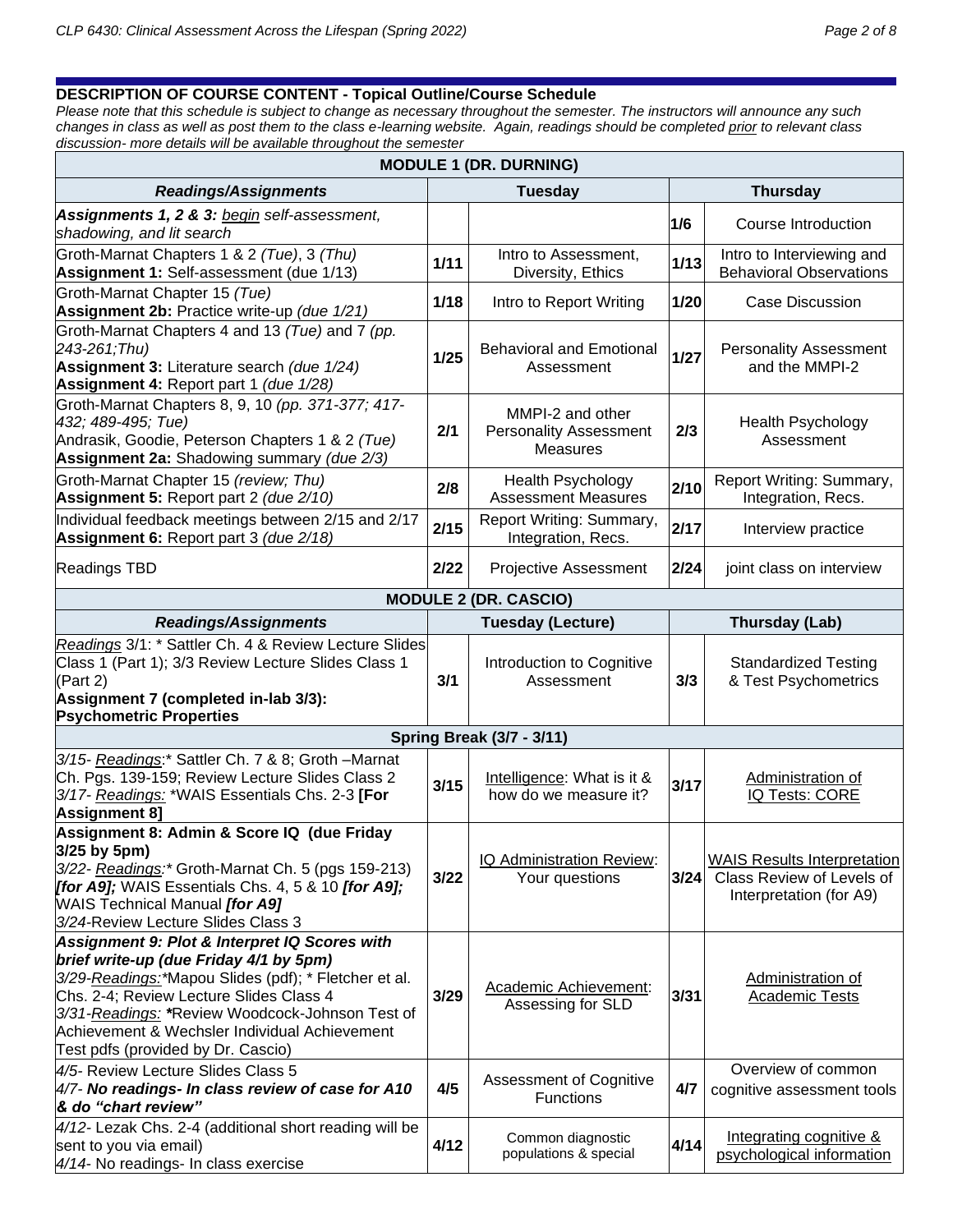|                                                                                                                                                                                             |      | considerations when assessing<br>children |      |                        |
|---------------------------------------------------------------------------------------------------------------------------------------------------------------------------------------------|------|-------------------------------------------|------|------------------------|
| 4/19-*Groth-Marnat Ch 15 & Excerpt from Feedback<br>that Sticks (provided by Dr. Cascio)<br>Assignment 10: Full report (due 4/22 by 5pm)<br>Feedback on your reports will be emailed to you | 4/19 | Giving useful<br>feedback/mock feedbacks  | 4/21 | Reading day - no class |
| **Practical Exams should be scheduled by 4/19 for<br>this week**                                                                                                                            | 4/26 | Exam week- no lab                         | 4/28 | Exam week-no class     |

### **Course Materials and Technology**

## • *Course Readings*

This course utilizes one *required* textbook: **Handbook of Psychological Assessment**, 6 th Ed. (Groth-Marnat, 2016). Assigned readings will consist of chapters from this textbook as well as any additional readings added by the instructors. Readings may also available for download in PDF format at the class e-learning website noted above. Any materials not provided in the textbook, in class, or on the website will be distributed electronically (in .pdf form) via email to the email address provided the first day of class. If your email address changes or you miss the first day of class, it will be your responsibility to contact Dr. Durning and Dr. Cascio with your desired email address in order to receive course readings. Instructors will also endeavor to make handouts/slides available to students in advance of the lecture date.

### • *Course Equipment*

Each student is encouraged to purchase a *SILENT* **testing stopwatch** and an opaque **clipboard**. Both of these items will be used during the second half of the course, as well as in your clinical practica. For the clinical observation activities (i.e., shadowing interviews or testing sessions), you may be asked to observe via monitors in a departmental space (e.g., lab space), via Zoom, or in the room with the clinicians. Whenever you are in a clinical area, you are expected to be in appropriate, professional dress. You will be given access to class-owned test kits and associated record forms for certain cognitive assessments so that you may practice with them. You will also be instructed on how to use the computerized scoring programs owned by the Clinic. When you are using the class test kits, you will be responsible for the security of the materials. You are ethically responsible for the security of copyrighted tests and financially responsible for their loss (IQ test kit costs \$450 & forms are \$3 each). Thus, materials must be placed in a secure location when not in use and must be kept "on site" (i.e., not in your car or home).

### • *Course Website*

This course uses a Canvas site through UF e-learning. You will be responsible for ensuring that you have access to the site in order to access course readings and assignment instructions, submit assignments, and participate in electronic discussions. Instructors will also post any updates to the course schedule within the Canvas site. In addition, you will be granted access to a limited-access PHHP p-drive that is accessible only to this class. The p-drive will contain some case materials (e.g., videos, test records) for the sample cases used for course assignments.

For technical support for this class, please contact the UF Help Desk at: [Learning-support@ufl.edu,](file:///C:/Users/hackg/Desktop/Learning-support@ufl.edu) (352) 392-HELP [select option 2], or [https://lss.at.ufl.edu/help.shtml.](https://lss.at.ufl.edu/help.shtml)

## **Additional Academic Resources**

- [Career Connections Center:](https://career.ufl.edu/) Reitz Union Suite 1300, 352-392-1601. Career assistance and counseling services.
- [Library Support:](https://cms.uflib.ufl.edu/ask) Various ways to receive assistance with respect to using the libraries or finding resources.
- [Teaching Center:](https://teachingcenter.ufl.edu/) Broward Hall, 352-392-2010 or to make an appointment 352- 392-6420. General study skills and tutoring.
- [Writing Studio](https://writing.ufl.edu/writing-studio/)*:* 2215 Turlington Hall*,* 352-846-1138. Help brainstorming, formatting, and writing papers.
- Student Complaints On-Campus: [Visit the Student Honor Code and Student Conduct Code webpage for more](https://sccr.dso.ufl.edu/policies/student-honor-%20code-student-conduct-code/)  [information.](https://sccr.dso.ufl.edu/policies/student-honor-%20code-student-conduct-code/)
- On-Line Students Complaints: [View the Distance Learning Student Complaint Process.](https://distance.ufl.edu/getting-help/student-complaint-process/)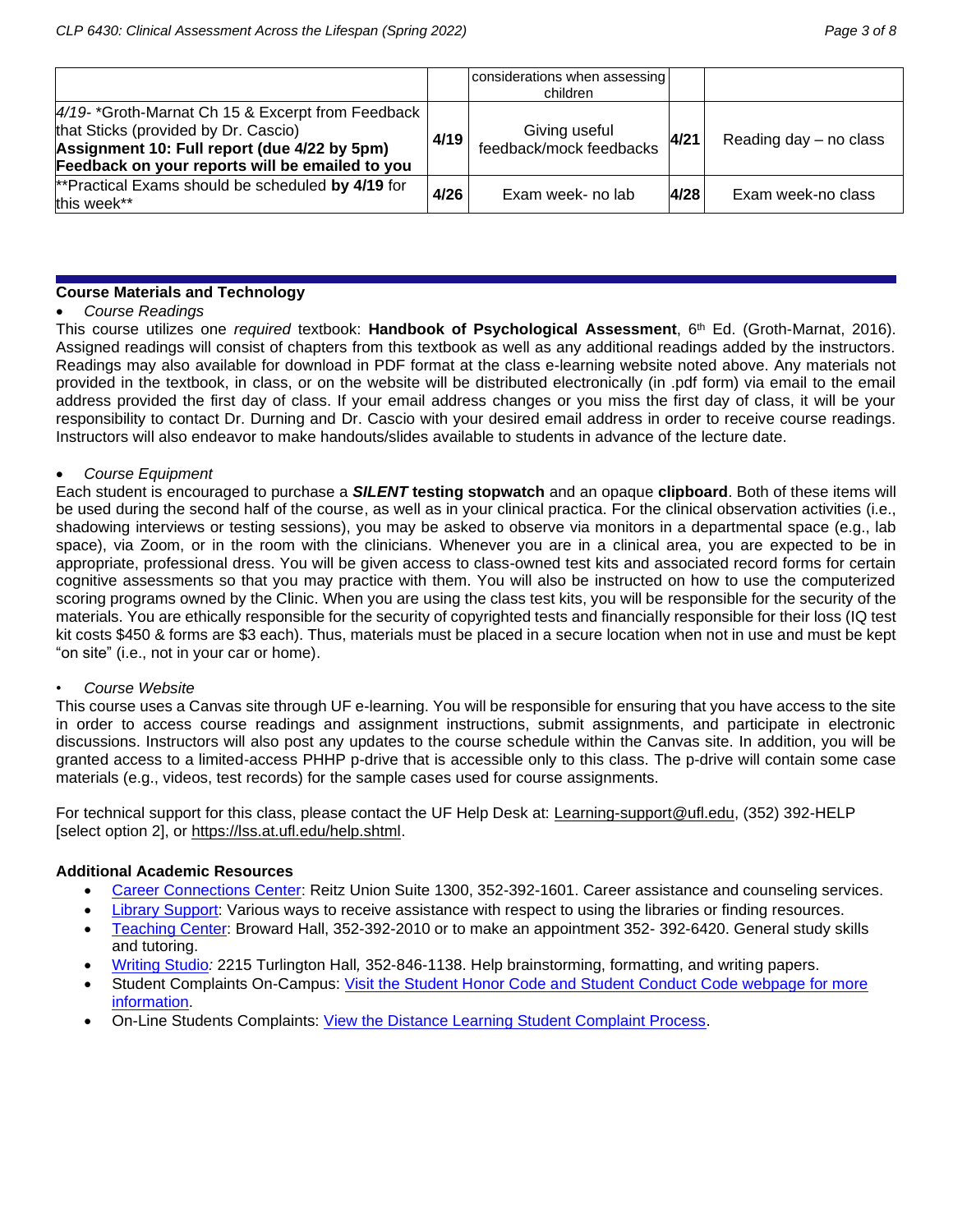# **ACADEMIC REQUIREMENTS AND GRADING**

# **Assignments and Grading**

In addition to **participation in class** discussions and exercises, your performance in this course will be evaluated based upon **10 practical assignments** that require you to integrate information and skills gained from readings, lectures, lab, and through shadowing/observation of clinical assessments. There is also a TA-administered **practical exam** (scheduled outside of class times) assessing your IQ test administration & scoring skills. Your overall course grade is based upon class participation across both modules, performance on the 10 written assignments, and the practical exam. See the table below for further details. Detailed assignment instructions will be provided before work begins on each assignment.

| <b>Requirement</b>         | <b>Points</b><br><b>Description</b>                                      |     |      |  |  |
|----------------------------|--------------------------------------------------------------------------|-----|------|--|--|
| Module 1                   | <b>Psychological/Adult Assessment</b>                                    | 150 | 30%  |  |  |
| Assignment 1               | Questionnaire self-assessment & reflection                               | 10  | 2%   |  |  |
| Assignment 2               | Clinic shadowing & practice write-up                                     | 10  | 2%   |  |  |
| Assignment 3               | Literature search                                                        | 5   | 1%   |  |  |
| Assignment 4               | Report part 1: Interview and behavioral observations write-up*           | 50  | 10%  |  |  |
| Assignment 5               | Report part 2: Mood, behavioral, personality measure write-up*           | 25  | 5%   |  |  |
| Assignment 6               | Report part 3: Integration/interpretation/recommendations write-up*      | 50  | 10%  |  |  |
| Module 2                   | <b>Cognitive/Child Assessment</b>                                        | 150 | 30%  |  |  |
| Assignment 7               | Psychometrics Exercise (Completed in Lab)                                | 5   | 1%   |  |  |
| Assignment 8               | Administer IQ Test & Score Items (WISC-V or WAIS-IV w/classmate)         | 40  | 8%   |  |  |
| Assignment 9               | Write-up WAIS-IV Levels of Interpretation (report WAIS-IV results)       | 25  | 5%   |  |  |
| Assignment 10              | Assessment Report (IQ, Academic, & Questionnaires from Clinic case)**    | 80  | 16%  |  |  |
| <b>Class participation</b> | Participation in class discussion and lab activities throughout semester | 100 | 20%  |  |  |
| <b>Practical Exams</b>     | Part 1: WAIS-IV administration, Part 2: WISC-V administration            | 100 | 20%  |  |  |
|                            | <b>TOTAL</b>                                                             | 500 | 100% |  |  |

*\*Assignments 4 - 6 are based on sample patients seen through our clinic (video & materials will be provided). \*\*Assignment 10 is based upon a sample patient seen through our clinic (all test scores will be provided).*

Course grade is based on percentage of total points earned in the course. Scores will be rounded to the nearest percent (up or down, whichever is closest) for grade determination in accordance with the grading table below:

| <b>Percent of points</b> | $93% -$ | $90% -$ | $87% -$ | $83% -$ | $80% -$ | 77%- | 73%- | 70%- | $67% -$ | $63% -$ | $60% -$ | <b>Below</b> |
|--------------------------|---------|---------|---------|---------|---------|------|------|------|---------|---------|---------|--------------|
| earned                   | 100%    | 92%     | 89%     | 86%     | 82%     | 79%  | 76%  | 72%  | 69%     | 66%     | 62%     | 60%          |
| Letter Grade             |         |         | B+      |         | כ-      |      |      |      |         |         | .       |              |

The resulting letter grade corresponds to the following grade points toward your cumulative GPA:

| Letter Grade                                                             |  | ĸ. | в- | C+ |  |  | . נ                  | <b>WF</b> | <b>NG</b> |  |
|--------------------------------------------------------------------------|--|----|----|----|--|--|----------------------|-----------|-----------|--|
| Grade Points   4.0   3.67   3.33   3.0   2.67   2.33   2.0   1.67   1.33 |  |    |    |    |  |  | ⊥ 1.0 I 0.67 I 0.0 I |           | $0.0\,$   |  |

Please be aware that a C- is not an acceptable grade for graduate students. The GPA for graduate students must be 3.0 based on 5000 level courses and above to graduate. A grade of C counts toward a graduate degree only if based on credits in courses numbered 5000 or higher that have been earned with a B+ or higher.

For greater detail on the meaning of letter grades and university policies related to them, see the Registrar's Grade Policy regulations at: http://gradcatalog.ufl.edu/content.php?catoid=10&navoid=2020#grades

## **Exam Policy**

The two-part practical exam involves individual administration of the WAIS-IV and WISC-V to a course TA who will be acting as a mock patient and will be grading your performance; grading will be based on how well you adhere to test administration and scoring rules and handle situations that arise during test administration.

## **Policy Related to Make up Exams or Other Work**

Assignments submitted after the stated deadline will be docked points according to the following *unless arranged with instructors prior to assignment deadline*:

- $\frac{1}{2}$  to 6 hours late = grade docked by 10% (i.e., grade won't be higher than B+)
- 24 to 48 hours late = grade docked by  $18\%$  (i.e., grade won't be higher than B-)
- > 48 hours (2 days) late = assignment will not be accepted

Any assignment that receives a grade of < 80% (below B-) must be revised and resubmitted for grading within 1 week of receiving feedback. The highest grade that can be obtained after re-submission is 85% (B). Any requests for make-ups due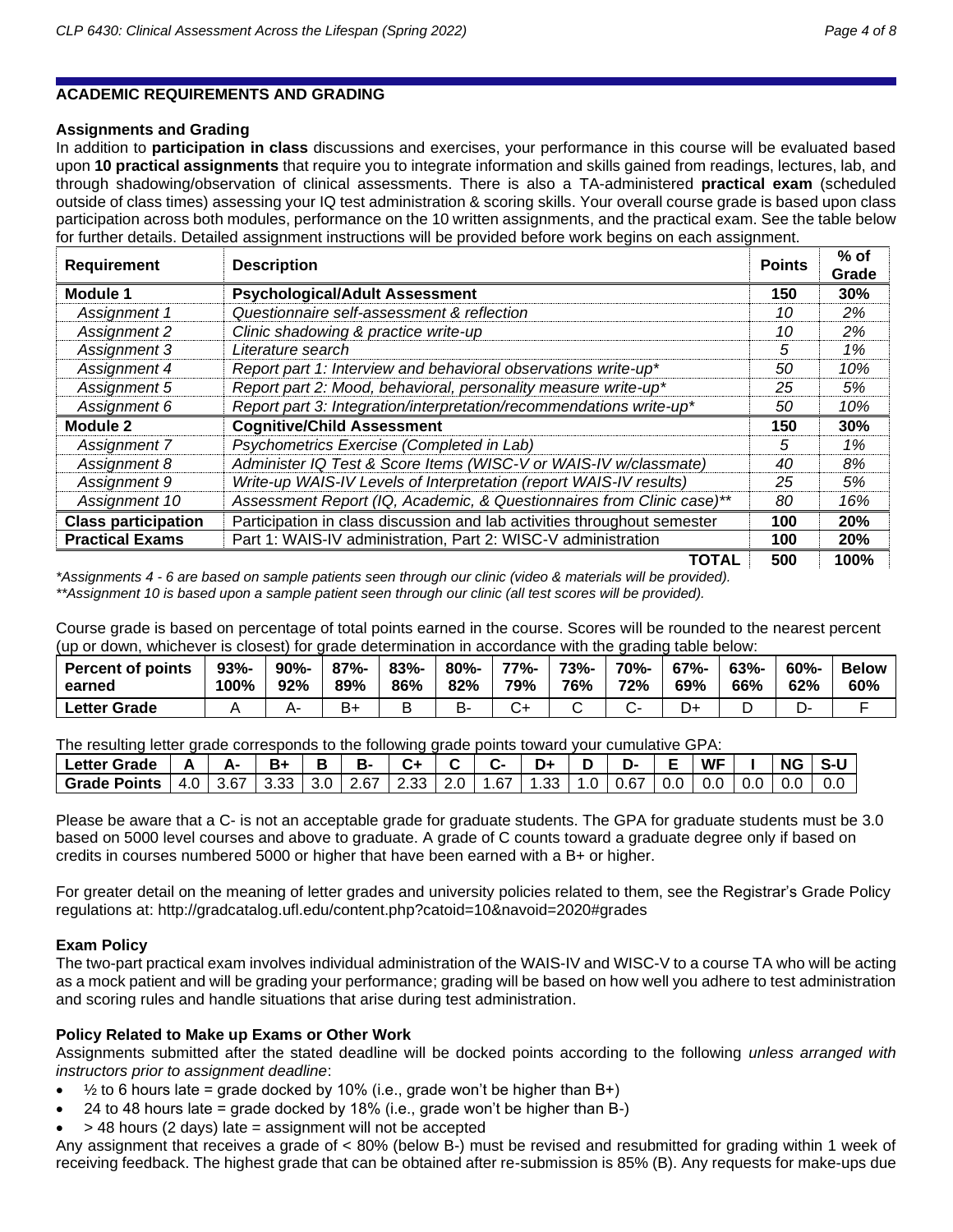to technical issues MUST be accompanied by the ticket number received from LSS when the problem was reported to them (or a PHHP IT service request ticket if phhp email is the technical issue). The ticket number will document the time and date of the problem. You MUST e-mail the instructor within 24 hours of the technical difficulty if you wish to request a make-up.

### **Policy Related to Required Class Attendance**

On time attendance is expected and affects the participation grade. Students needing to miss class for personal or professional reasons should consult with the instructor prior to the date on which they will be unable to attend. It is the student's responsibility to acquire any handouts or notes from a colleague in the class for any sessions missed. Being late to class, regardless of reason, is considered sub-optimal participation and is disruptive to student learning. If a substantial portion of class is missed, students must contact us no later than 2 days after missing a class (ideally beforehand) to arrange a make-up assignment/experience for any class days missed in order to avoid impact to their participation grade. Students are expected to complete assigned readings prior to coming to class. Personal issues with respect to class attendance or fulfillment of course requirements will be handled on an individual basis.

Please note all faculty are bound by the UF policy for excused absences. For information regarding the UF Attendance Policy see the Registrar website for additional details: <https://catalog.ufl.edu/ugrad/current/regulations/info/attendance.aspx>

Excused absences must be consistent with university policies in the Graduate Catalog [\(http://gradcatalog.ufl.edu/content.php?catoid=10&navoid=2020#attendance\)](http://gradcatalog.ufl.edu/content.php?catoid=10&navoid=2020#attendance). Additional information can be found here: <https://catalog.ufl.edu/ugrad/current/regulations/info/attendance.aspx>

# **STUDENT EXPECTATIONS, ROLES, AND OPPORTUNITIES FOR INPUT**

## **Expectations Regarding Course Behavior**

We expect active participation from all students during each class meeting. During lectures and discussion, we expect students to raise questions or add comments to help foster understanding of the lecture topics. During in-class activities, we expect full engagement in the activities as well as questions and comments. When possible, we will provide lecture notes and/or handouts summarizing the information covered in class. We want students to focus on discussions and activities rather than note-taking during class. Therefore, we have instituted a policy of no laptop, tablet, or other electronic device use during class unless otherwise instructed.

Cell phones are distracting. Please turn off your cell phone when class begins; if you forget and it rings, turn it off without answering.\* Use of other technologies (MP3s, etc.) that interfere with attention and participation during class is also prohibited. [*\*If you have a special circumstance when contact by cell phone is vital, see the instructor in advance, make sure that you turn the phone to "vibrate," and take the call outside of the classroom so as to not disturb your classmates.]*

### **Communication Guidelines**

During Module 1, Dr. Durning would prefer that you send any individual, course-related emails through e-learning. During Module 2, Dr. Cascio would prefer that you submit assignments via email. During both modules, however, it will be useful for you to post many of the questions or comments that you might send through individual emails to the discussion board in Canvas. For example, if you want clarification of part of an assignment's instructions, it is likely that your classmates could benefit from seeing the response to your question. In addition, portions of some assignments include posting to the class discussion board in Canvas. Please make sure to follow the UF Netiquette Guidelines: [http://teach.ufl.edu/wp](http://teach.ufl.edu/wp-content/uploads/2012/08/NetiquetteGuideforOnlineCourses.pdf)[content/uploads/2012/08/NetiquetteGuideforOnlineCourses.pdf.](http://teach.ufl.edu/wp-content/uploads/2012/08/NetiquetteGuideforOnlineCourses.pdf)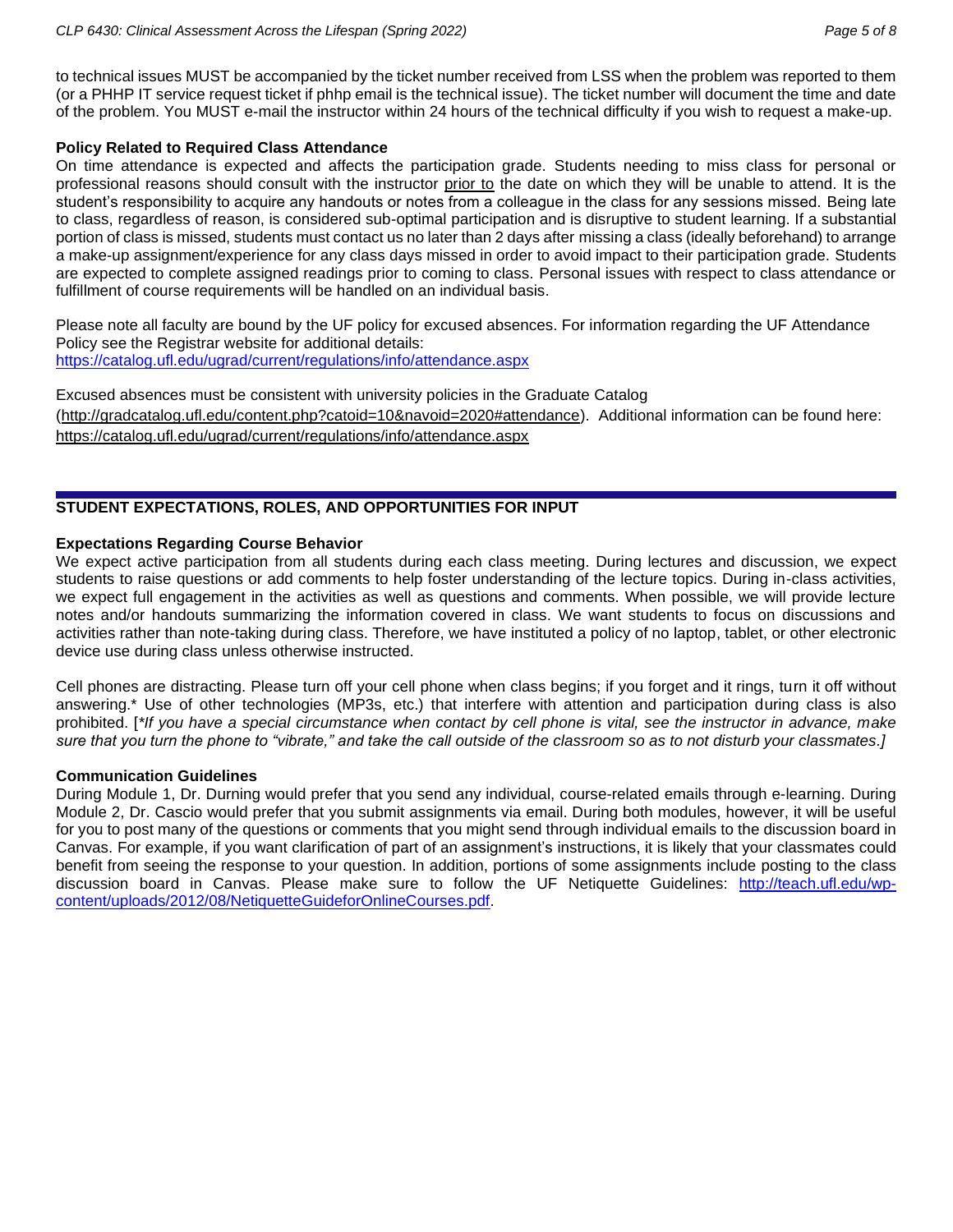# **Academic Integrity**

Students are expected to act in accordance with the University of Florida policy on academic integrity. As a student at the University of Florida, you have committed yourself to uphold the Honor Code, which includes the following pledge:

# *"We, the members of the University of Florida community, pledge to hold ourselves and our peers to the highest standards of honesty and integrity."*

You are expected to exhibit behavior consistent with this commitment to the UF academic community, and on all work submitted for credit at the University of Florida, the following pledge is either required or implied:

# *"On my honor, I have neither given nor received unauthorized aid in doing this assignment."*

It is your individual responsibility to know and comply with all university policies and procedures regarding academic integrity and the Student Honor Code. Violations of the Honor Code at the University of Florida will not be tolerated. Violations will be reported to the Dean of Students Office for consideration of disciplinary action. For additional information regarding Academic Integrity, please see Student Conduct and Honor Code or the Graduate Student Website for additional details: <https://www.dso.ufl.edu/sccr/process/student-conduct-honor-code/>

<http://gradschool.ufl.edu/students/introduction.html>

Please remember cheating, lying, misrepresentation, or plagiarism in any form is unacceptable and inexcusable behavior.

# **Professionalism and COVID**

As students pursuing a path in the health professions or public health, it is crucial to demonstrate professional behaviors that reflect integrity and commitment to the health of patients, fellow health professionals, and to populations we serve. To accomplish this, a strong responsibility for the well-being of others must be evident in our decisions, along with accountability for our actions. Professionalism in the health disciplines requires adherence to high standards of conduct that begin long before graduation. This is particularly true during times of health emergencies such as the COVID pandemic, given our professional habits can have a direct impact upon the health of persons entrusted to us.

If you are not vaccinated, get vaccinated. Vaccines are readily available at no cost and have been demonstrated to be safe and effective against the COVID-19 virus. Visit this link for details on where to get your shot, including options that do not require an appointment: https://coronavirus.ufhealth.org/vaccinations/vaccine-availability/. Students who receive the first dose of the vaccine somewhere off-campus and/or outside of Gainesville can still receive their second dose on campus.

In response to COVID-19, the following professional practices are in place to maintain your learning environment, to enhance the safety of our in-classroom interactions, and to protect the health and safety of ourselves, our patients, our neighbors, and our loved ones.

- You are required to wear approved face coverings at all times while in Health Science Center classrooms and within Health Science Center buildings even if you are vaccinated.
- If you are sick, stay home and self-quarantine. Please visit the UF Health Screen, Test & Protect website about next steps, retake the questionnaire and schedule your test for no sooner than 24 hours after your symptoms began. Please call your primary care provider if you are ill and need immediate care or the UF Student Health Care Center at 352-392-1161 (or email covid@shcc.ufl.edu) to be evaluated for testing and to receive further instructions about returning to campus. UF Health Screen, Test & Protect offers guidance when you are sick, have been exposed to someone who has tested positive or have tested positive yourself. Visit the UF Health Screen, Test & Protect website for more information.
- Continue to follow healthy habits, including best practices like frequent hand washing.
- Avoid crowded places (including gatherings/parties with more than 10 people)

Sanitizing supplies are available in the classroom if you wish to wipe down your desks prior to sitting down and at the end of the class. Hand sanitizing stations will be located in every classroom.

Course materials will be provided to you with an excused absence, and you will be given a reasonable amount of time to make up work. If you are withheld from campus by the Department of Health through Screen, Test & Protect you are not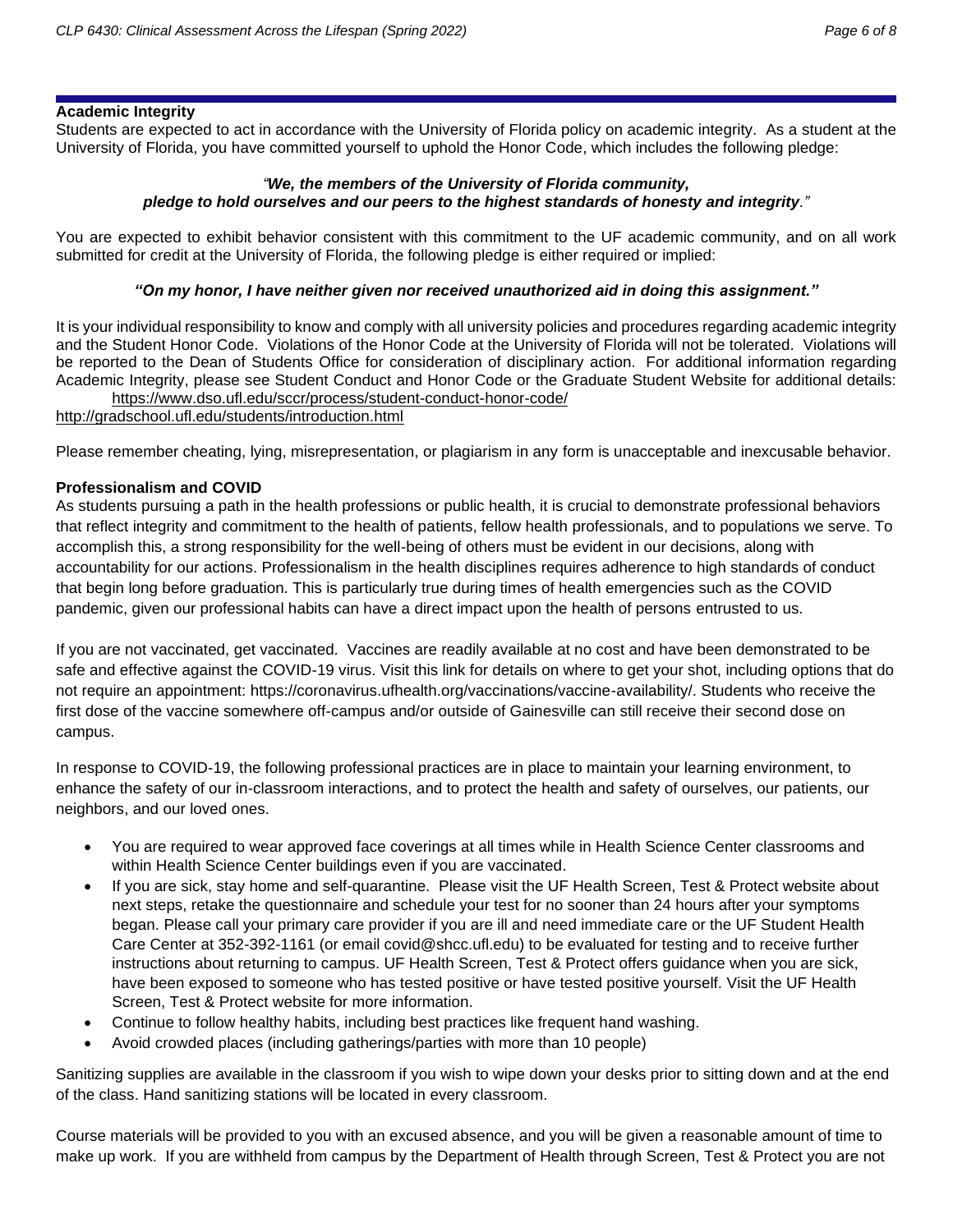permitted to use any on campus facilities. Students attempting to attend campus activities when withheld from campus will be referred to the Dean of Students Office.

Continue to regularly visit coronavirus.UFHealth.org and coronavirus.ufl.edu for up-to-date information about COVID-19 and vaccination.

### **COVID-19 Symptoms**

See https://www.cdc.gov/coronavirus/2019-ncov/symptoms-testing/symptoms.html for information about COVID-19 symptoms, which may include fever, cough, shortness of breath or difficulty breathing, fatigue, chills, muscle or body aches, headache, sore throat, congestion or runny nose, nausea or vomiting, diarrhea, and loss of taste or smell.

### **Recording Within the Course:**

Students are allowed to record video or audio of class lectures. However, the purposes for which these recordings may be used are strictly controlled. The only allowable purposes are (1) for personal educational use, (2) in connection with a complaint to the university, or (3) as evidence in, or in preparation for, a criminal or civil proceeding. All other purposes are prohibited. Specifically, students may not publish recorded lectures without the written consent of the instructor.

A "class lecture" is an educational presentation intended to inform or teach enrolled students about a particular subject, including any instructor-led discussions that form part of the presentation, and delivered by any instructor hired or appointed by the University, or by a guest instructor, as part of a University of Florida course. A class lecture does not include lab sessions, student presentations, clinical presentations such as patient history, academic exercises involving solely student participation, assessments (quizzes, tests, exams), field trips, private conversations between students in the class or between a student and the faculty or lecturer during a class session.

Publication without permission of the instructor is prohibited. To "publish" means to share, transmit, circulate, distribute, or provide access to a recording, regardless of format or medium, to another person (or persons), including but not limited to another student within the same class section. Additionally, a recording, or transcript of a recording, is considered published if it is posted on or uploaded to, in whole or in part, any media platform, including but not limited to social media, book, magazine, newspaper, leaflet, or third party note/tutoring services. A student who publishes a recording without written consent may be subject to a civil cause of action instituted by a person injured by the publication and/or discipline under UF Regulation 4.040 Student Honor Code and Student Conduct Code.

## **Policy Related to Guests Attending Class:**

Only registered students are permitted to attend class. However, we recognize that students who are caretakers may face occasional unexpected challenges creating attendance barriers. Therefore, by exception, a department chair or his or her designee (e.g., instructors) may grant a student permission to bring a guest(s) for a total of two class sessions per semester. This is two sessions total across all courses. No further extensions will be granted. Please note that guests are **not** permitted to attend either cadaver or wet labs. Students are responsible for course material regardless of attendance. For additional information, please review the Classroom Guests of Students policy in its entirety. Link to full policy:<http://facstaff.phhp.ufl.edu/services/resourceguide/getstarted.htm>

## **Online Faculty Course Evaluation Process**

Students are expected to provide professional and respectful feedback on the quality of instruction in this course by completing course evaluations online via GatorEvals. Guidance on how to give feedback in a professional and respectful manner is available at [https://gatorevals.aa.ufl.edu/students/.](https://gatorevals.aa.ufl.edu/students/) Students will be notified when the evaluation period opens, and can complete evaluations through the email they receive from GatorEvals, in their Canvas course menu under GatorEvals, or via [https://ufl.bluera.com/ufl/.](https://urldefense.proofpoint.com/v2/url?u=https-3A__ufl.bluera.com_ufl_&d=DwMFAg&c=sJ6xIWYx-zLMB3EPkvcnVg&r=y2HjEMjRMHJhfdvLrqJZlYczRsfp5e4TfQjHuc5rVHg&m=WXko6OK_Ha6T00ZVAsEaSh99qRXHOgMNFRywCoehRho&s=itVU46DDJjnIg4CW6efJOOLgPjdzsPvCghyfzJoFONs&e=) Summaries of course evaluation results are available to students at [https://gatorevals.aa.ufl.edu/public-results/.](https://gatorevals.aa.ufl.edu/public-results/)

## **SUPPORT SERVICES**

# **Accommodations for Students with Disabilities**

If you require classroom accommodation because of a disability, it is strongly recommended you register with the Dean of Students Office [http://www.dso.ufl.edu](http://www.dso.ufl.edu/) within the first week of class or as soon as you believe you might be eligible for accommodations. The Dean of Students Office will provide documentation of accommodations to you, which you must then give to me as the instructor of the course to receive accommodations. Please do this as soon as possible after you receive the letter. Students with disabilities should follow this procedure as early as possible in the semester. The College is committed to providing reasonable accommodations to assist students in their coursework.

# **Counseling and Student Health**